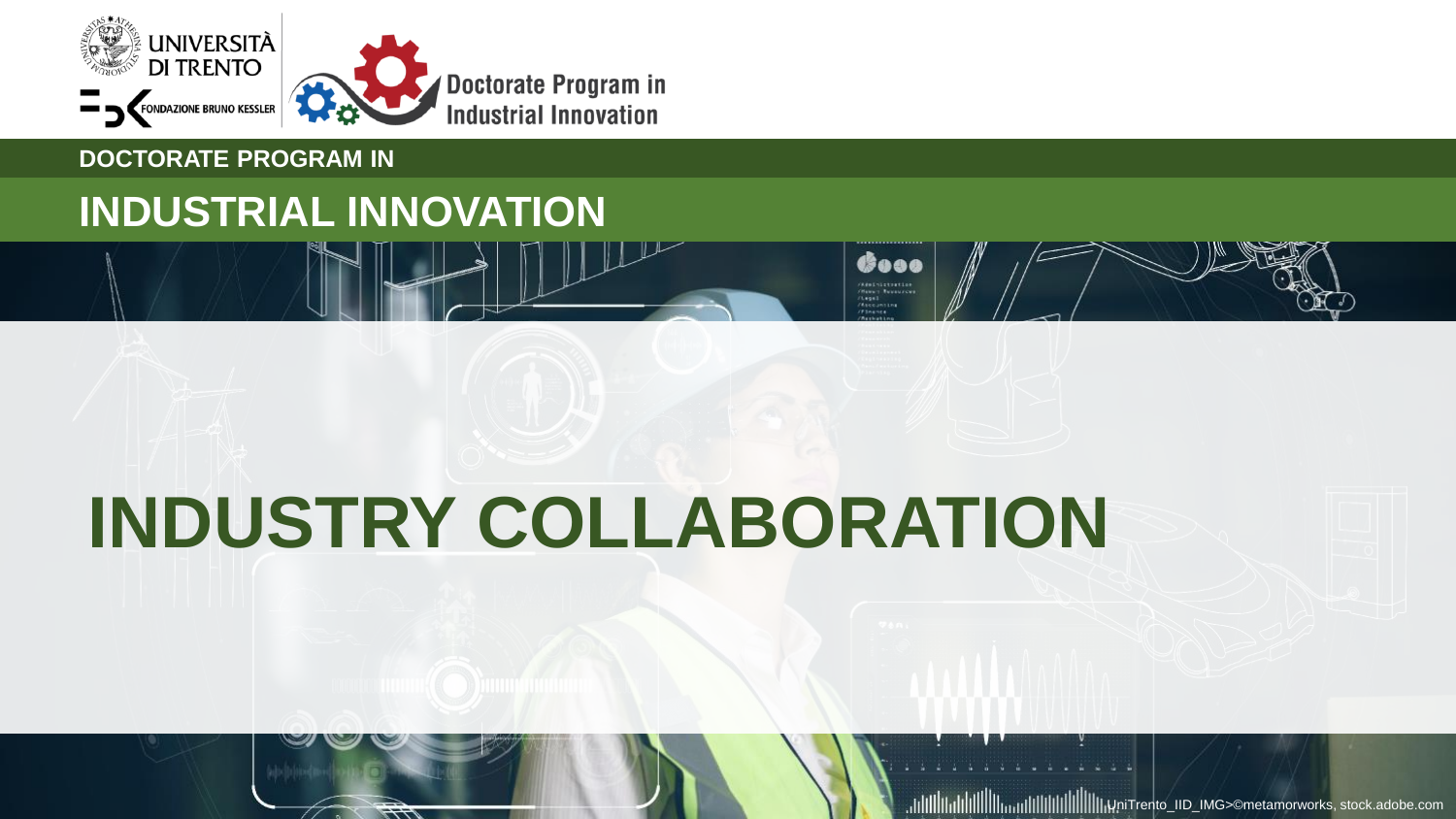

# **FOUNDERS ASSOCIATES PARTNERS**



UNIVERSITÀ **DI TRENTO** 

**Department of** Information Engineering and Computer Science



**UNIVERSITÀ DI TRENTO Department of Industrial Engineering** 





**Department of Economics and Management** 



**UNIVERSITÀ DI TRENTO** 

**Department of** Civil, Environmental and Mechanical Engineering



**UNIVERSITÀ DI TRENTO Department of** 

**Physics** 



Dipartimento di Biologia Cellulare, Computazionale e Integrata





VTINOSVILUPPO  $H$ IMPRESA INNOVAZIONE MARKETING TERRITORIALE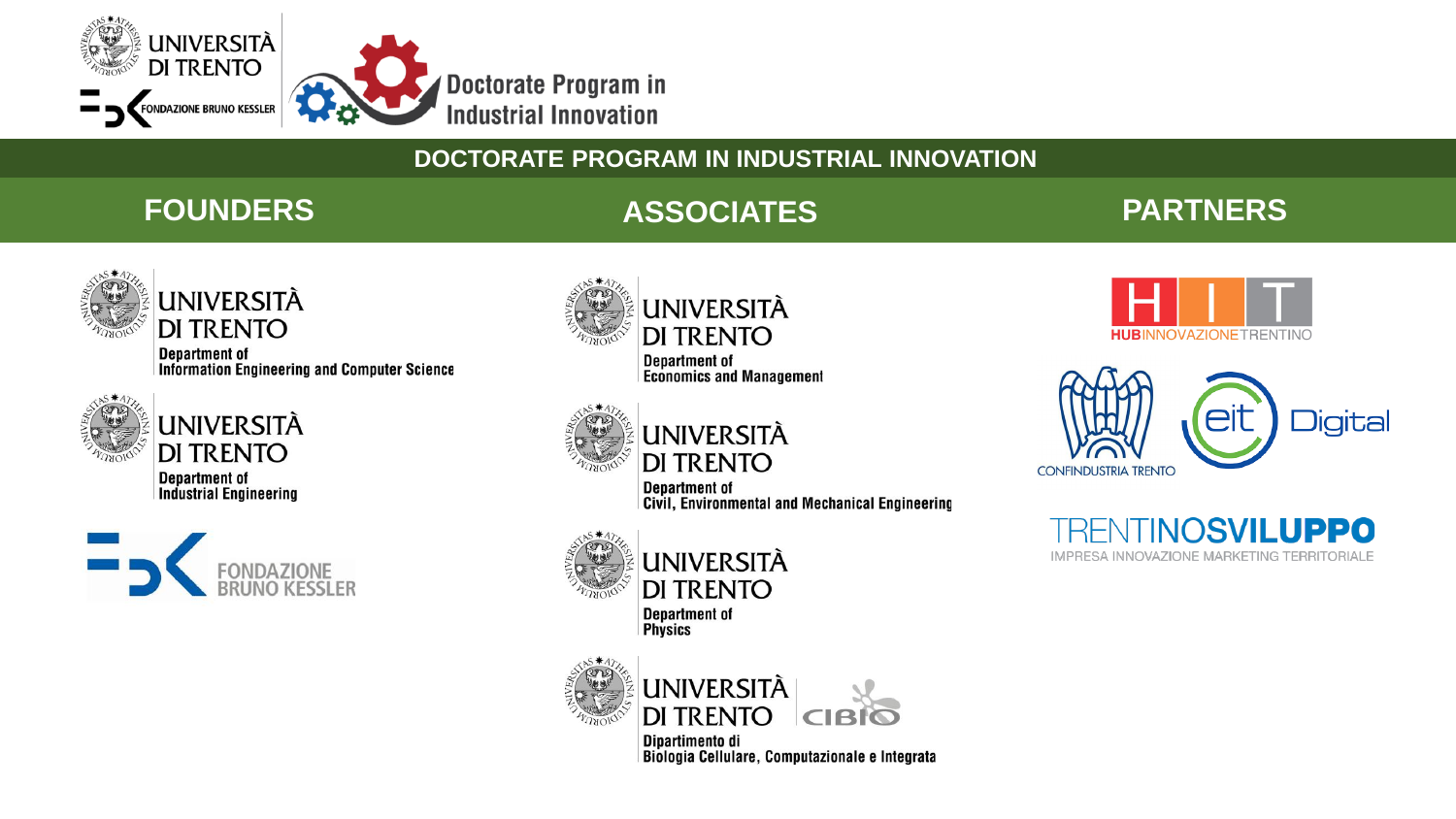

# **TOWARD INDUSTRY 4.0**

The Doctorate Program in Industrial Innovation aims at the application of a series of enabling technologies to industrial domains to create innovation in accordance with the Industry 4.0 strategic approach.

The ultimate goal of the Program is to train highly-qualified professionals with diverse scientific, technical and soft skills, who will contribute to the solution of the challenges posed by the industry.

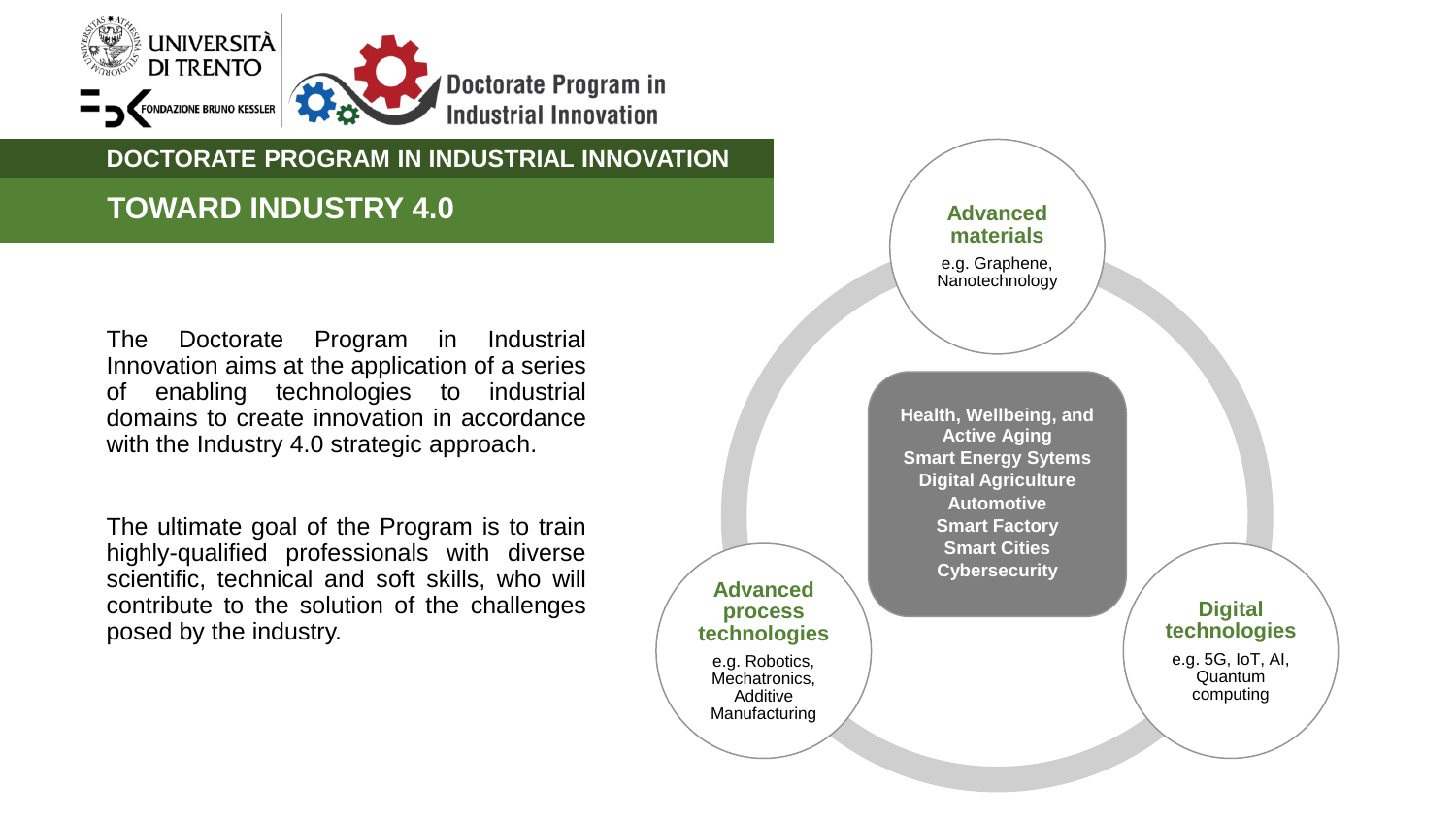

# **ADVANTAGES**

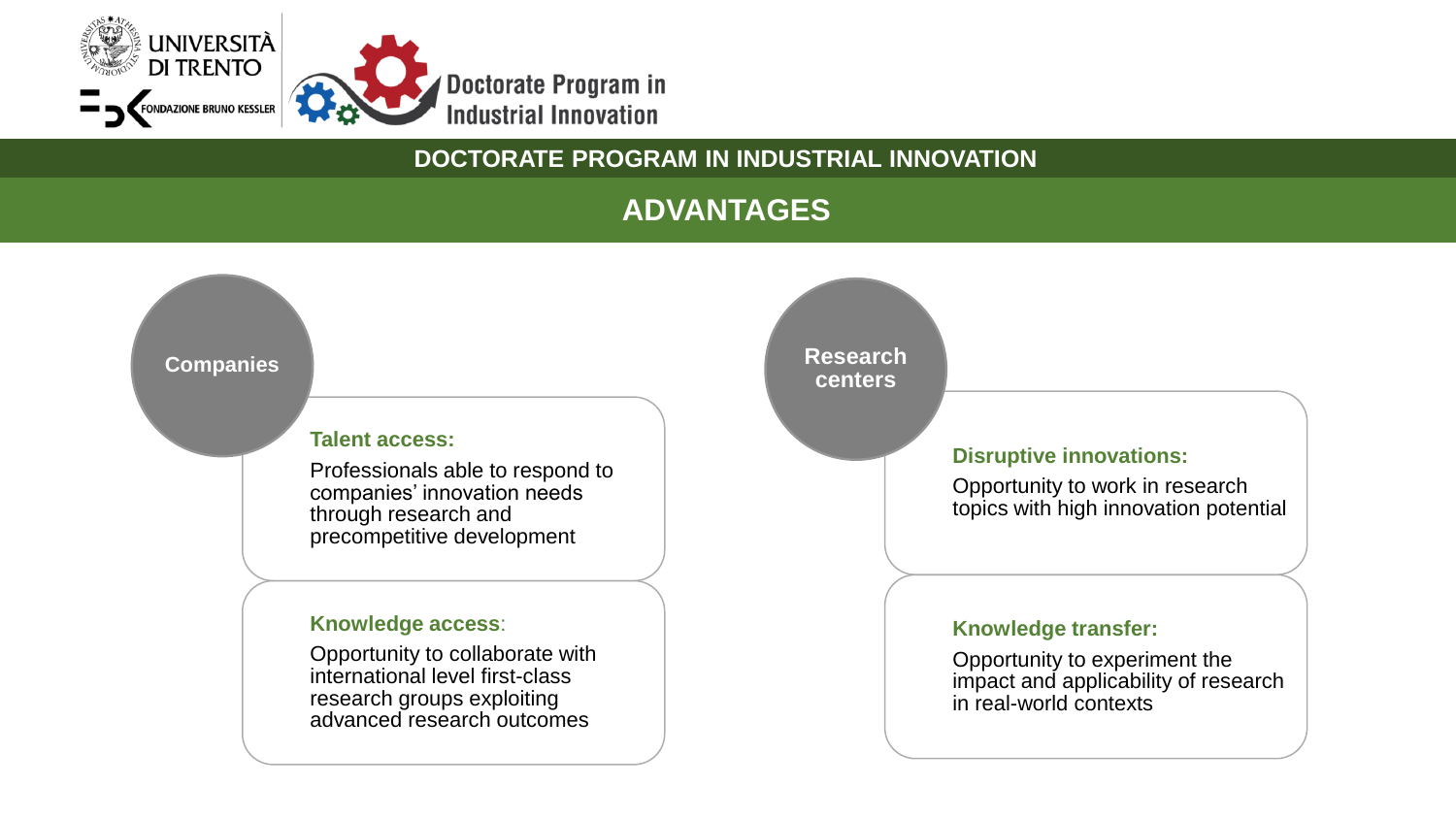

# **COLLABORATION MODES**

### **PhD Executive**

**To value an employee** and improve his/her technical and innovative contribution within the company

The Employee maintains his status within the company

Requirement: The Employee must be involved in high-qualification activities

# **Scholarship**

To collaborate **with top researchers** to support the companies' innovation activities

**Up to 18 months** of internship in the company during the PhD program

Activation of a PhD scholarship in collaboration with UNITN/FBK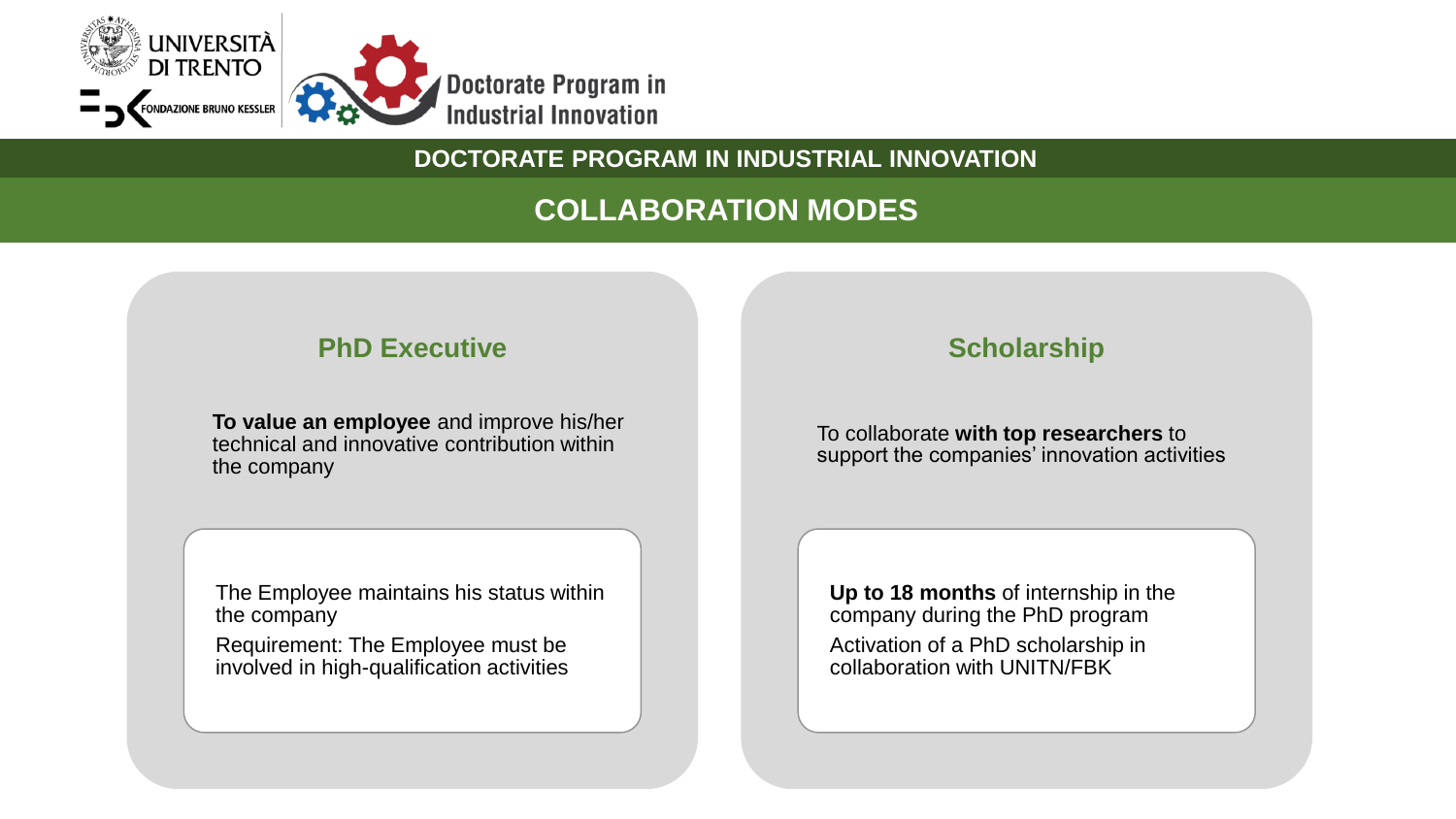

# **KICKING OFF THE COLLABORATION**

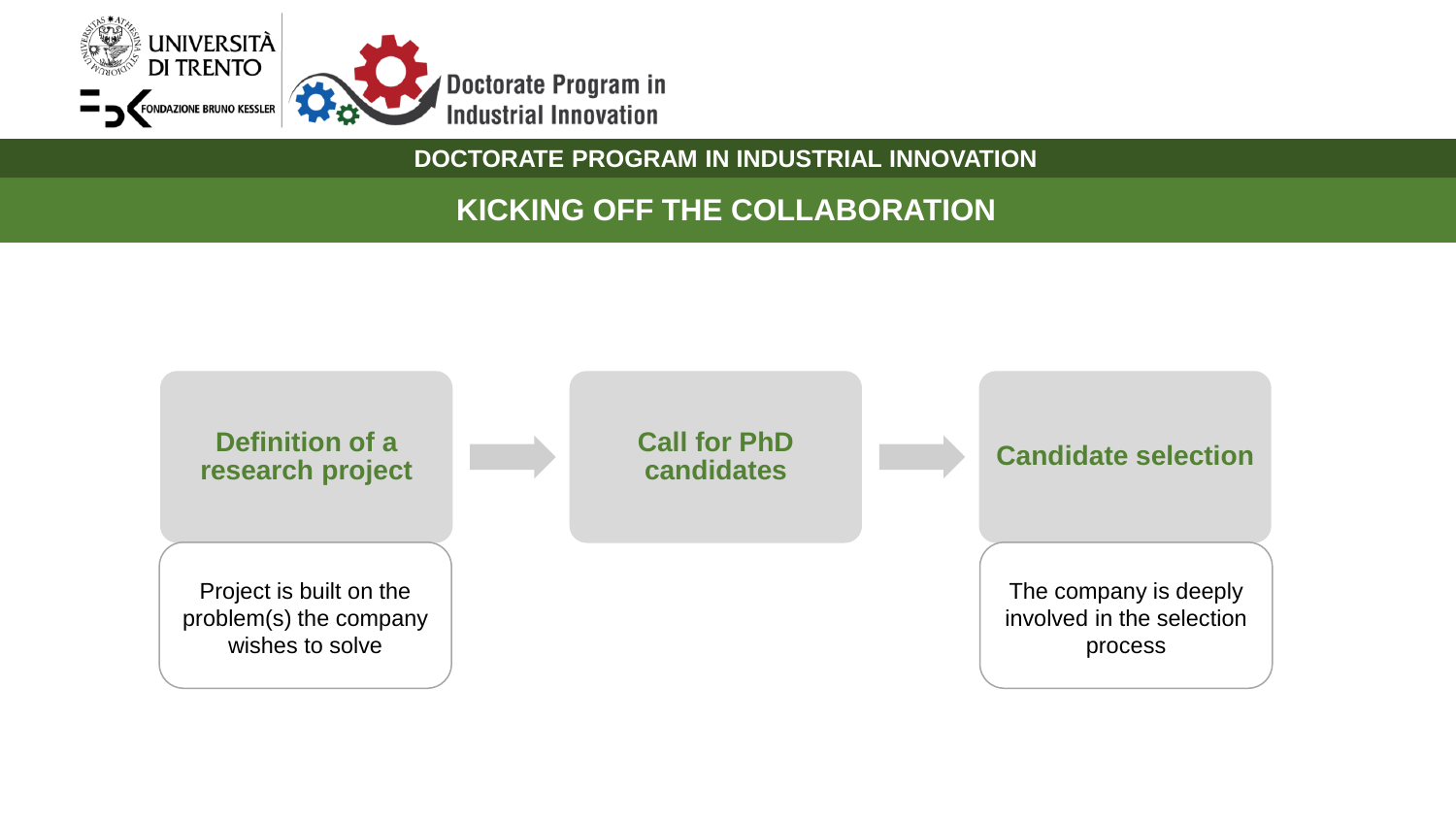

# **TIMELINE OF THE PHD PROGRAM**

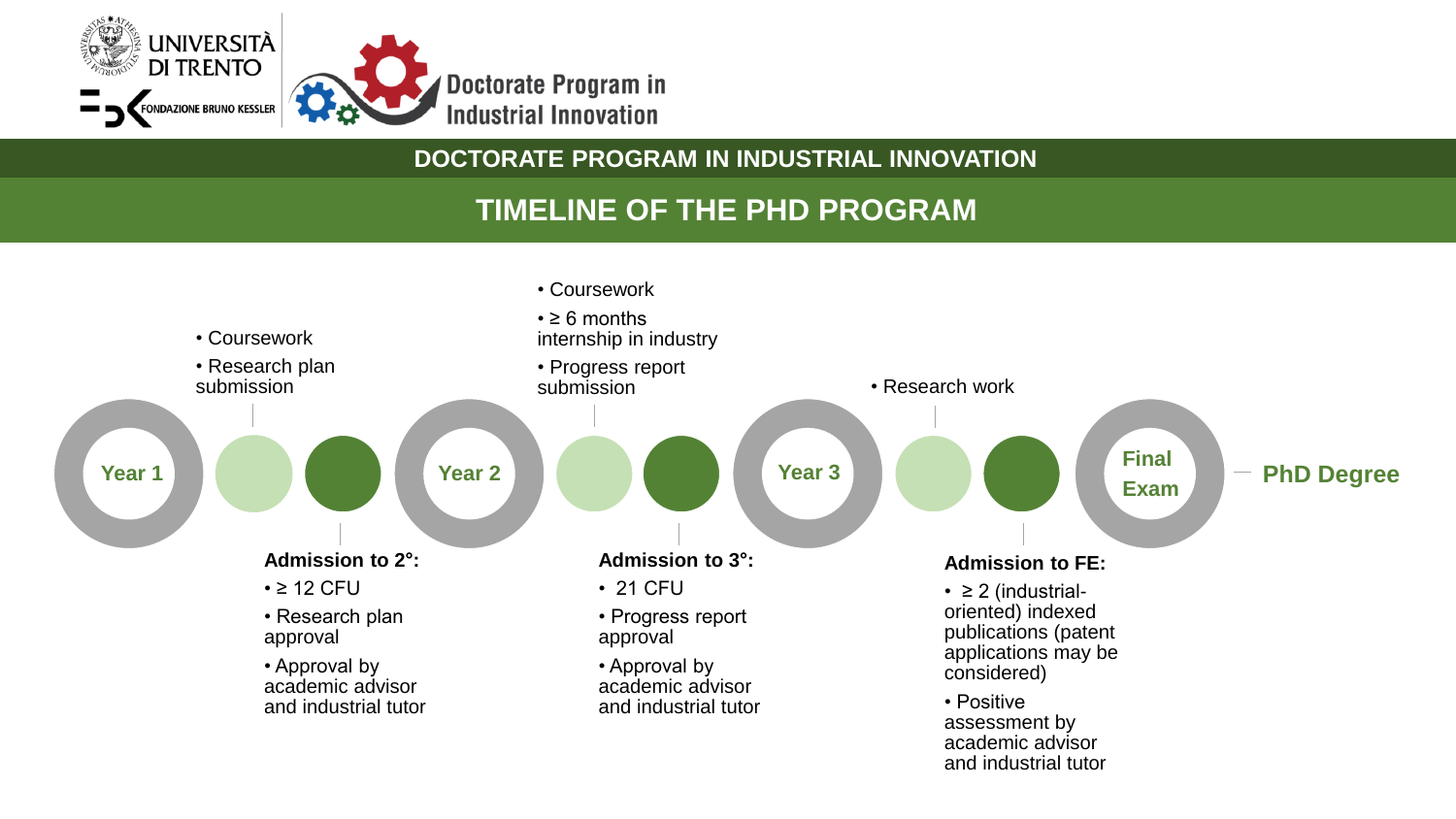

# **COLLABORATION BETWEEN ACADEMIC AND INDUSTRY TUTORS**

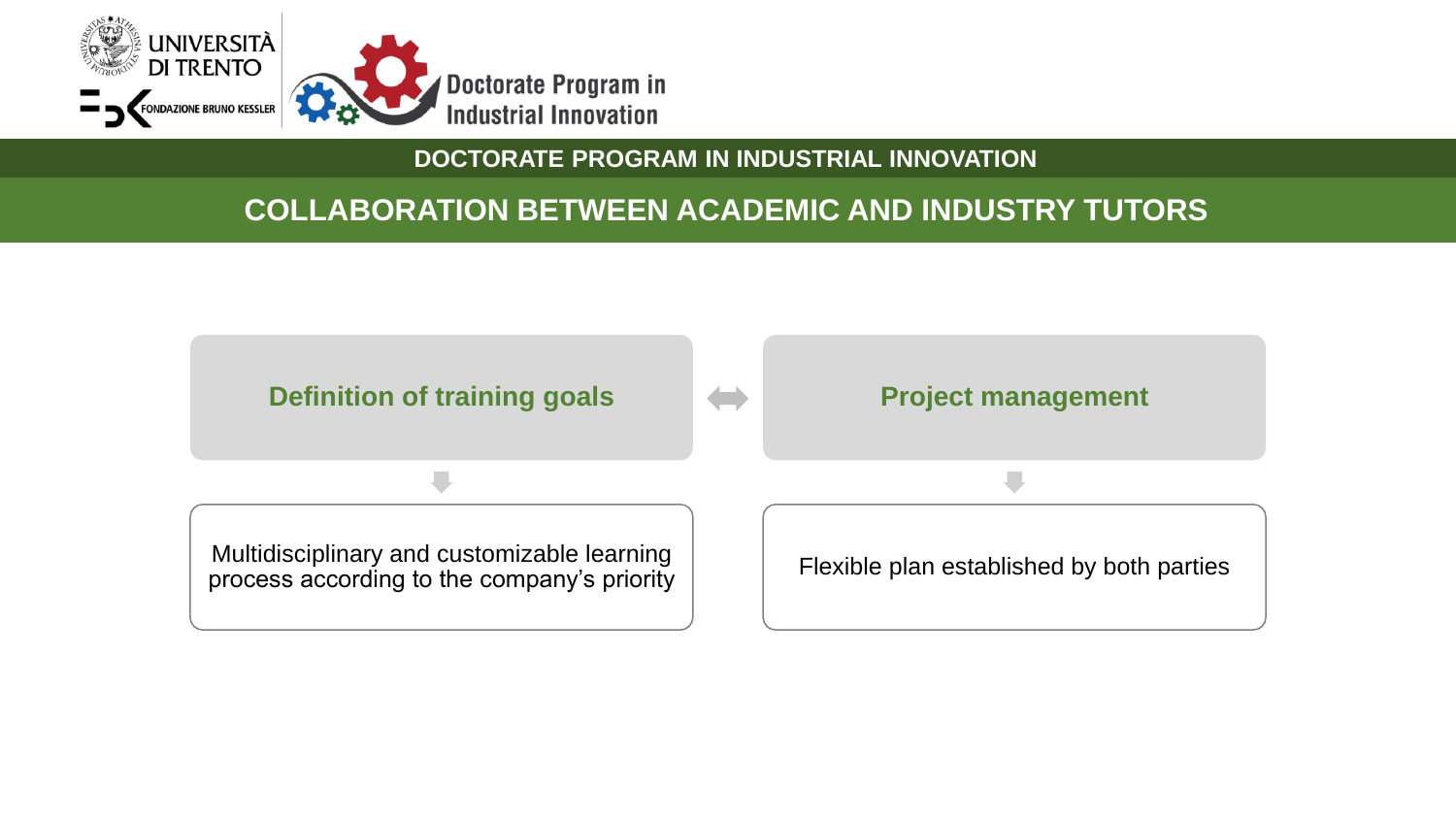

# **MULTIDISCIPLINARY TRAINING COURSES**

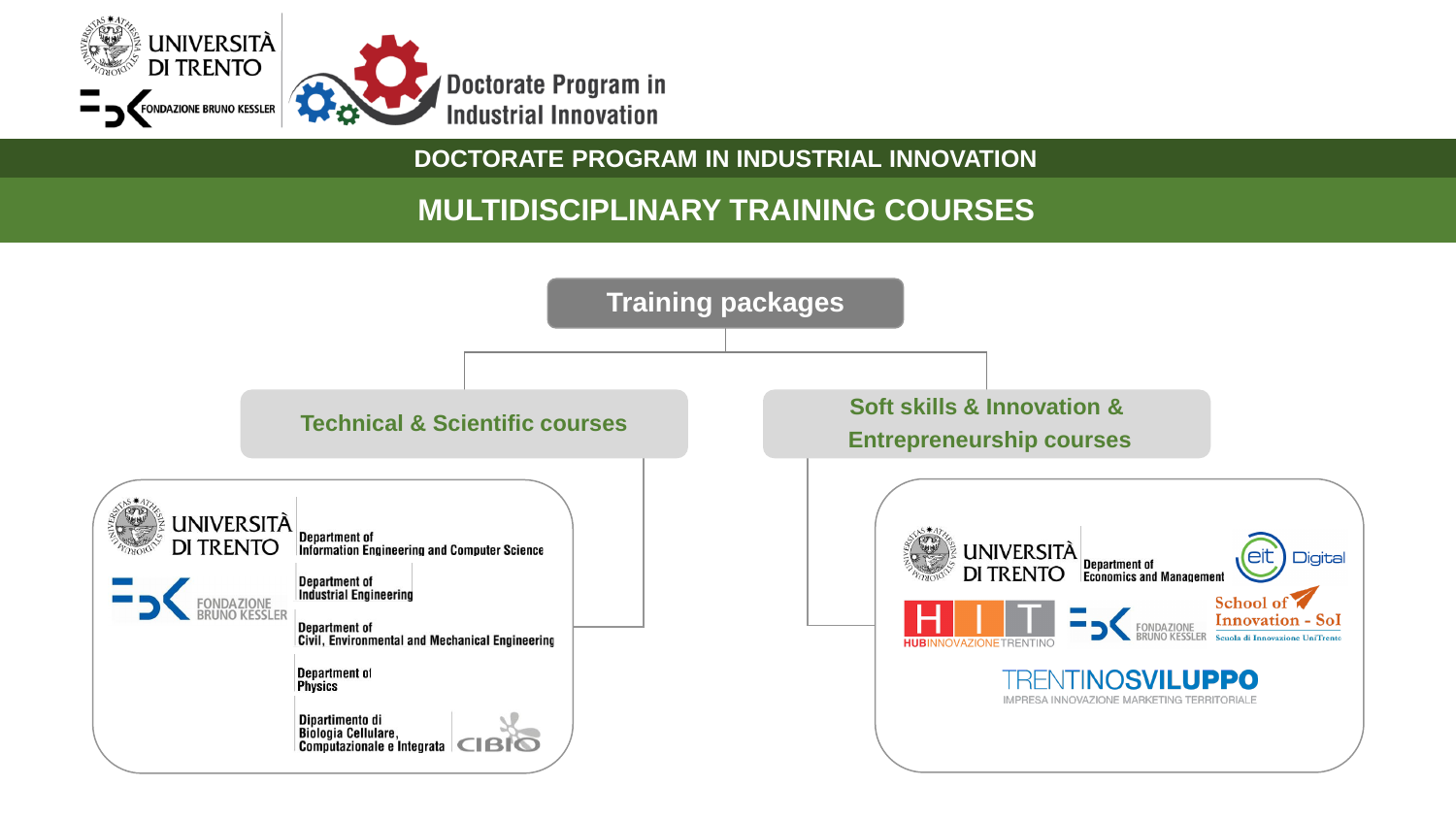

# **TOTAL PhD POSITION COST FOR 3 YEARS**



#### **Total:** € 71,168.16

- Scholarship
- **Management fees**
- PhD student personal research budget

# **SCHOLARSHIP PHD EXECUTIVE**



#### **Total:** €9.000

**Management fees** 

The financial conditions of the employment contract are defined directly between the company and the applicant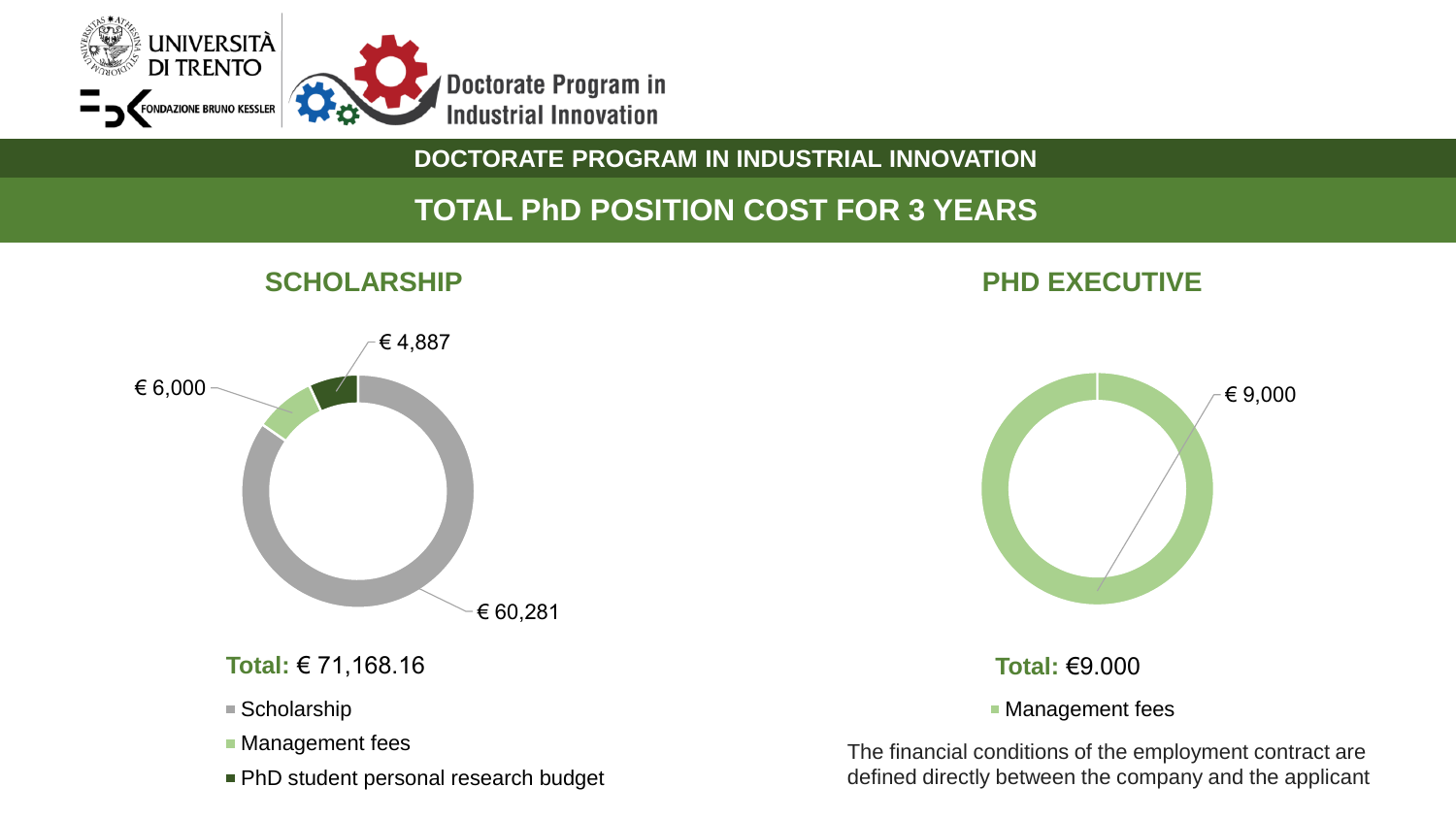

# **ACHIEVEMENTS**

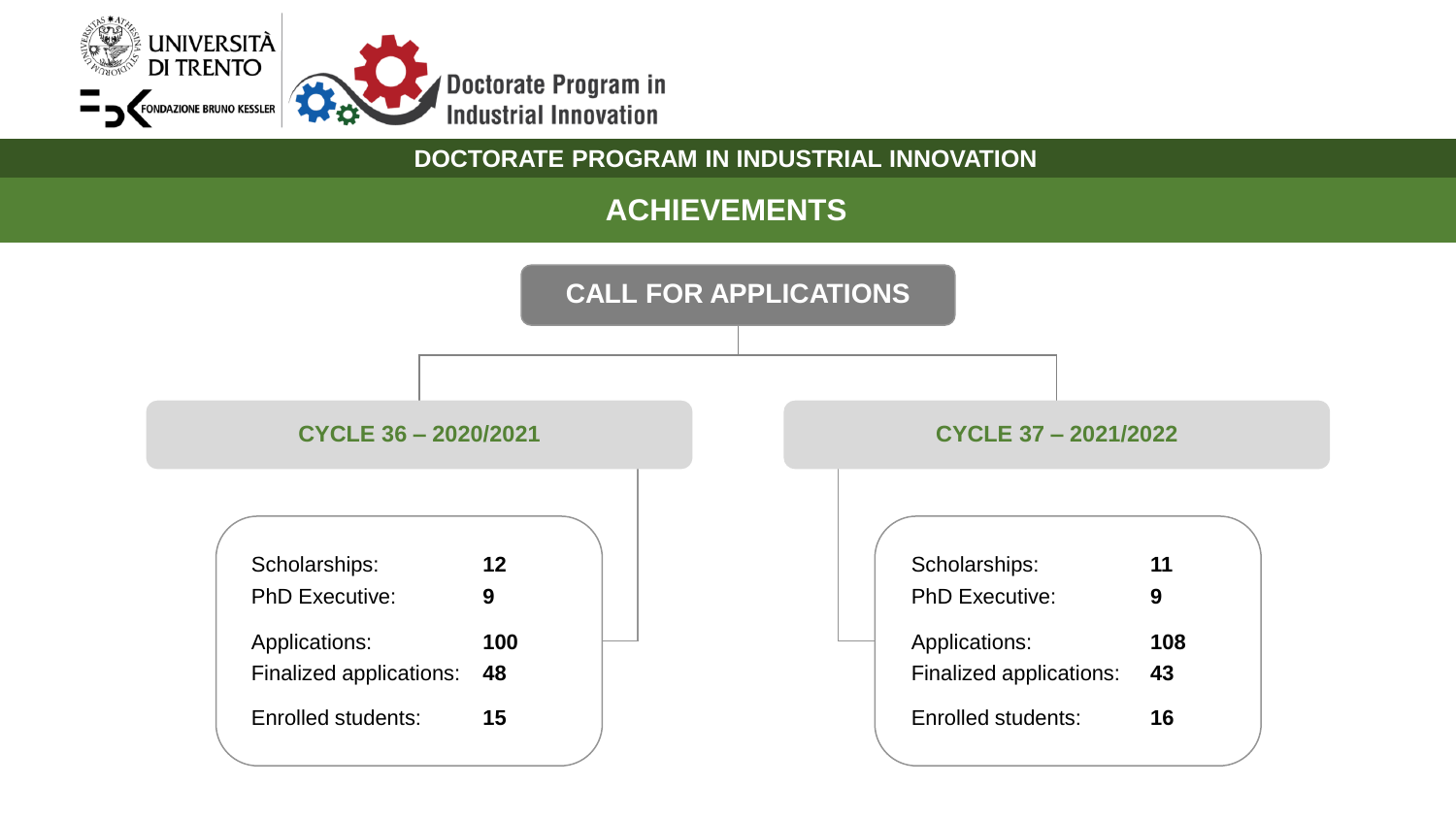

# **ACTIVE INDUSTRIAL PARTNERS**